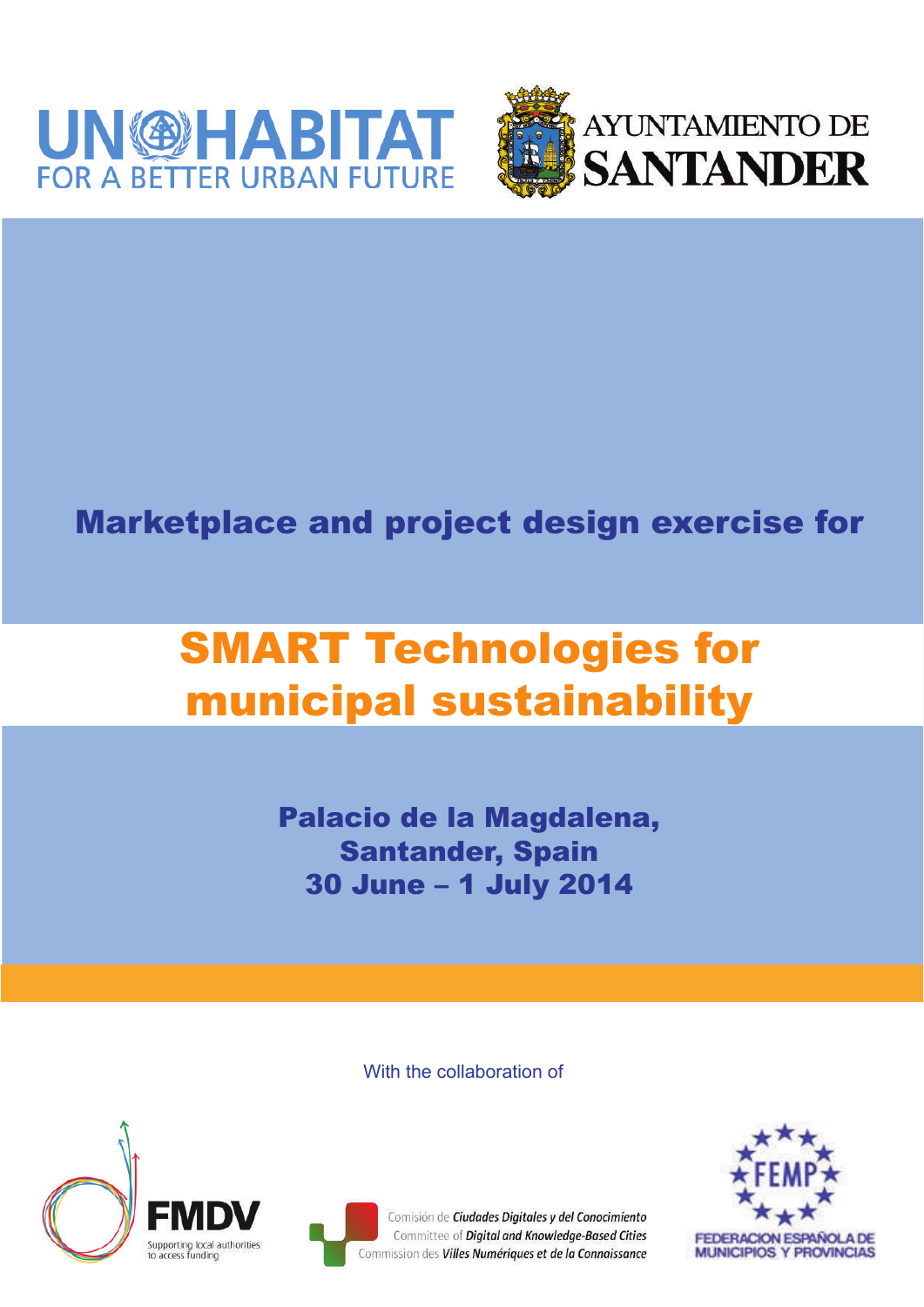#### PROJECT BACKGROUND

The United Nations Human Settlements Programme (UN-Habitat) is the focal point program for cities within the United Nations System, supporting local and territorial governments as essential agents for development and general welfare, as the closest entity to the citizen and primary responsible for the provision of basic urban services.

The Global Fund for Cities Development (FMDV) was initiated in October 2010 by Metropolis and the United Cities and Local Governments (UCLG) in order to become the international organization that gathers local authorities (cities and provinces/federated states) and their networks on the economic and funding solutions for a sustainable urban development, through technical expertise and financial engineering on their projects.

The Local Governments and Decentralization Unit of UN-Habitat and FMDV are jointly designing a pilot project to facilitate the access to apps and SMART technologies able to support cities in generating endogenous resources, thanks to a better access and provision of public services within a framework of transparency in their management and delivery.

The goal of this pilot Project is to support both cities in developing and industrialized countries in their challenge to introduce SMART technologies for public management. The project will create a world network to exchange experiences and will develop concrete apps able to help municipalities to better manage their municipal finances.

The idea of the project takes as departing point the idea that no sustainable urban development can be achieved without efficient and accountable municipalities. In most developing countries, the municipal structures are very weak and do not have the necessary capacity to guarantee the access to basic services such as drinkable water, sanitation, enlightening and maintenance of the streets, transportation, public spaces, etc. This situation has a special impact in the poorest section of the population and the informal settlements and slums where the provision of such services are normally in private hands unable to guarantee the quality or accessibility of basic services. In many places we assist to high prices of water or electricity, higher even than in industrialized countries and under unstable and unsecure conditions.

This situation is generated by a wide series of factors, such as the lack of a sound structure of the State, and the lack of co-ordination in the distribution of responsibilities and resources, both financial and human. However, the key to the problem is the reduced financial capacity of municipalities to manage basic services and to obtain pecuniary resources from the economic activity generated in the city. In many countries, the municipal budget is fully funded by transfers from the central government, and frequently unforeseeable and insufficient, leaving no possibility for the local governments to obtain endogenous resources locally obtained and managed.

In the industrialized world's cities the situation is very different, but we can observe a certain progressive reduction of the municipal resources while the demands from the citizenry continue to increase. Public management is changing rapidly and municipalities need to quickly adapt their procedures to the new instruments made available by the use of new technologies and the incremental access of the citizens to data and knowledge about the management of the cities they live in.



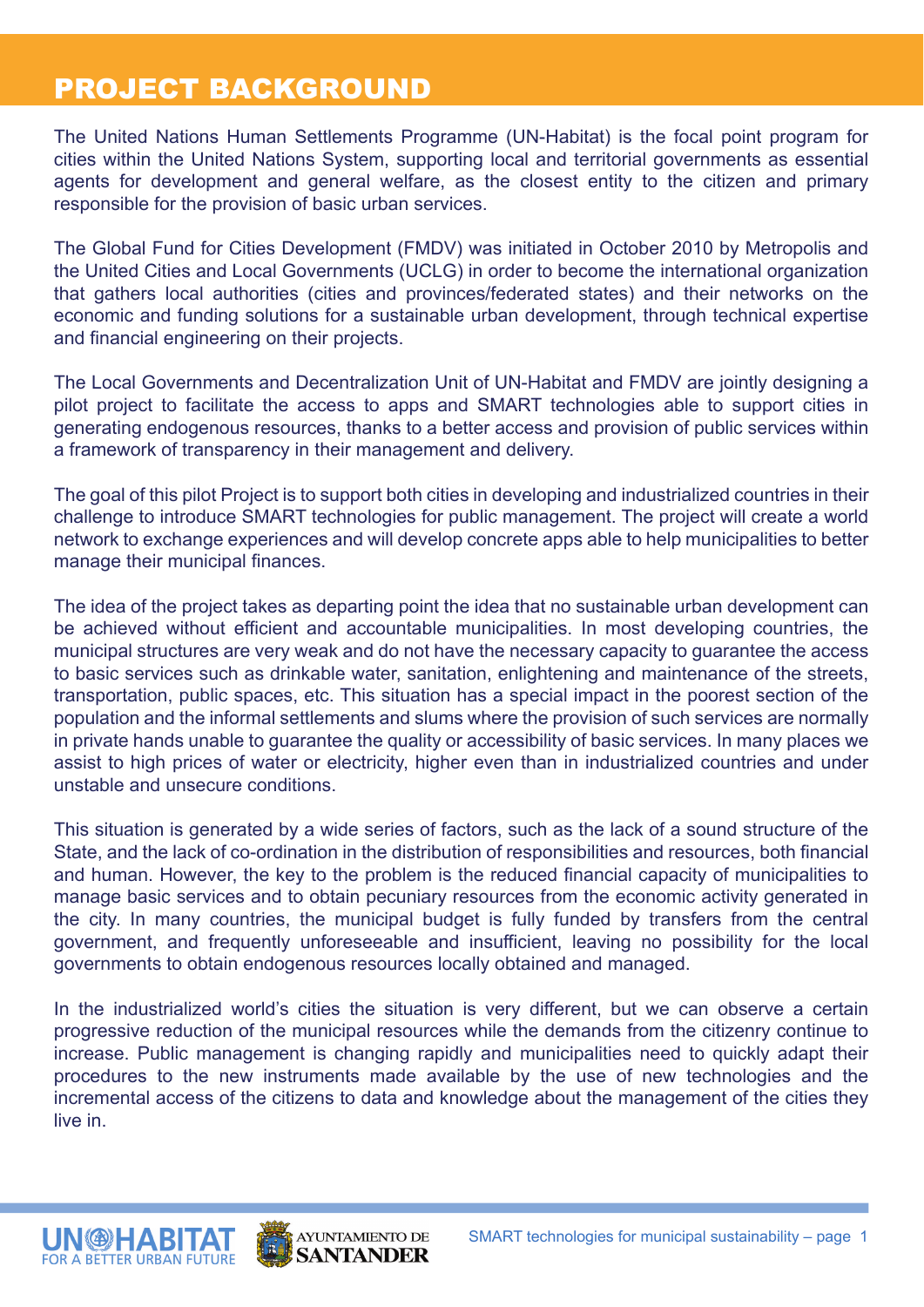The progressive introduction of the SMART technologies is changing the public management world; offering at the same time challenges and opportunities. On one side, citizens have increasingly more access to how public goods are managed, and on the other hand; there is an ever increasing need of transparency in public management of the scarce resources. In most of the cities, both in the North and the global South, the citizens would accept to pay for public services if they see a positive and immediate effect on their quality of life. The absence of public responsibility over the public service provision usually leads to less quality, higher price and risk for the local population, especially for the poor. In the meantime, a great part of the world population has access to mobile phones, and with a relative low cost of data every citizen is becoming a world antenna, able to capture extremely useful information for the local government, but also able to generate ideas, request a more efficient public management and control. In developing countries, mobiles and smartphones are becoming an essential object: many slum inhabitants (around 60% of the total African population) are already using their mobiles as physical identity in the absence of a legal home address but also as a bank account, as a disaster prevention tool, and as a way to access information unimaginable to access before for the informal world that constitutes much of the developing economy.

We are going through a technological transformation that will produce radical changes in the way the public sector is used to deal with services and infrastructures. Introducing changes is always problematic for rigid bureaucracies, especially when it involves new services that have not yet been provided by the system. The UN-Habitat / FMDV project's goal is to support local governments in the adaptation to the new opportunities offered by the SMART technologies, specifically applied to the municipal finances, a fundamental sector to ensure the municipal sustainability and its capacity to guarantee equitable access to basic urban services.

## OBJECTIVES OF THE WORKSHOP

- 1. Need assessment for the participant cities in relation with the implementation of SMART technologies in the municipal finances field
- 2. Identification of the areas of interest for the development of pilot apps. In principle, two sectors have been identified for initial discussion:
	- Collection and treatment of urban solid waste
	- Control of illegal construction
- 3. Launch of the global network on SMART municipal finance
- 4. Identification of the more frequent challenges for the implementation of SMART technologies to public management, with special attention to procurement process and the normative aspects of municipal fiscal management
- 5. Networking space for the participant cities and the private sector (with special focus on technological service providers and telephonic companies)
- 6. Study visit to the experience of the host city of Santander in implementing SMART technologies, analysis of the experience of Smart Santander and identification of lessons learnt